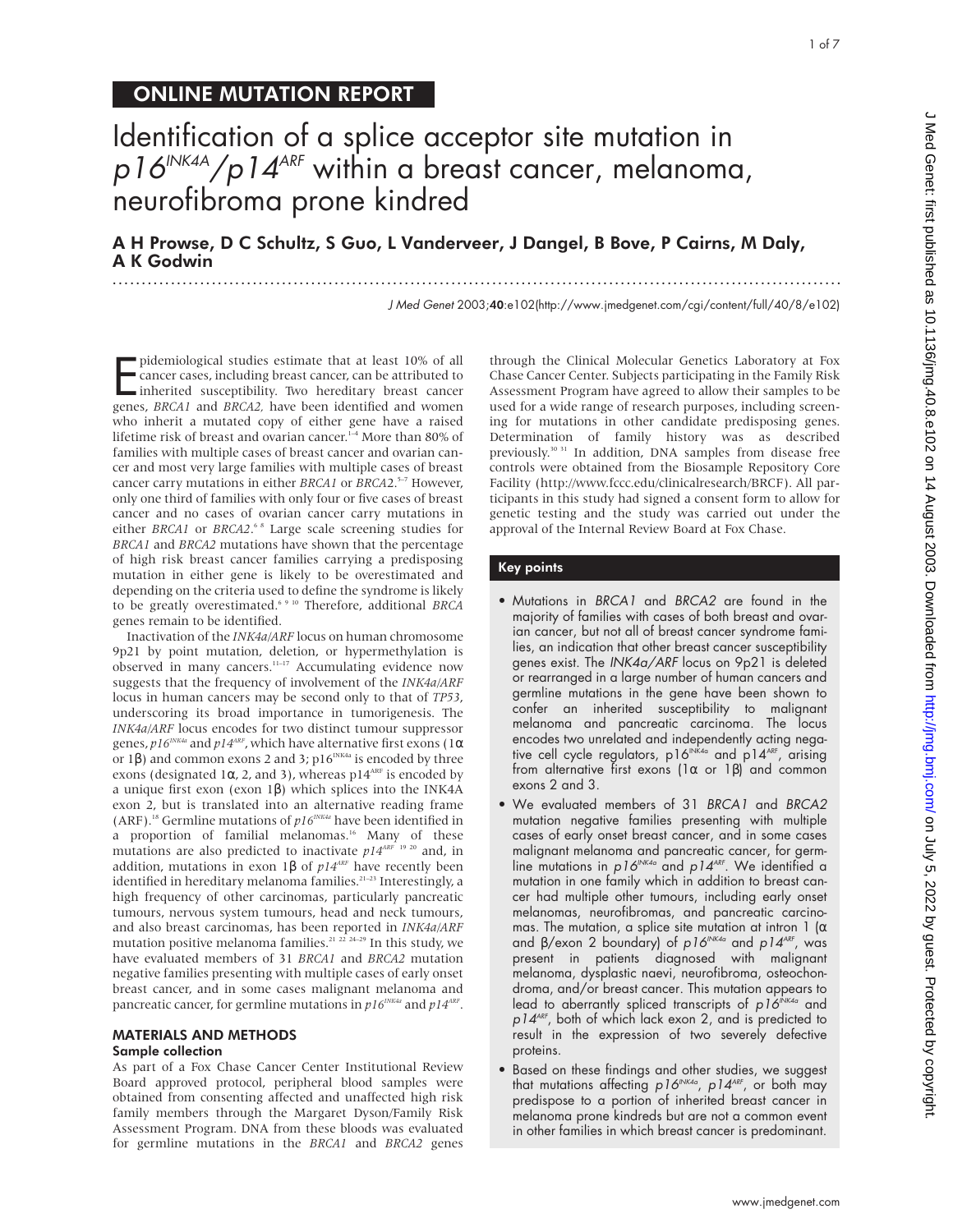| Family<br>No | Cancer in proband<br>(age at diagnosis) | Degree relatives with breast or ovarian cancer<br>Breast I (26 bilateral sib) Breast II (42), II (38), II (49) |  |
|--------------|-----------------------------------------|----------------------------------------------------------------------------------------------------------------|--|
| 543          | Breast (38), Mel (43), Neurofibroma     |                                                                                                                |  |
| 681          | Breast (49)                             | Breast I (42)                                                                                                  |  |
| 766          | Breast (55), Mel (71)                   | Breast I (63)                                                                                                  |  |
| 274          | Breast (39)                             | Breast I (49) Ov I (49) Ov II (58)                                                                             |  |
| GT112        | Breast, (48) Thy (42)                   | Breast I (45)                                                                                                  |  |
| 25           | Breast (48)                             | Breast I (41), II (81)                                                                                         |  |
| JW82         | Breast (37)                             | Breast I (38)                                                                                                  |  |
| 1702         | Breast (50)                             | Breast I (40, 45 bilateral), III (40)                                                                          |  |
| 1661         | Breast (40), B cell (unknown)           | Breast I (72), II (30)                                                                                         |  |
| 909          | Breast (58)                             | Breast I (70), III (39), III (55)                                                                              |  |
| 812          | Breast (47)                             | Breast I (54, 60 bilateral)                                                                                    |  |
| 560          | Breast (31)                             | Breast I (41), II (56)                                                                                         |  |
| 739          | Breast (43)                             | Breast I (45)                                                                                                  |  |
| 566          | Breast (35, 42) Ov (53)                 | Breast I (52)                                                                                                  |  |
| 24           | Breast (40,51)                          | Breast I (42), I (52, 78 bilateral), Breast II (80), II (47, 52<br>bilateral)                                  |  |
| 18           | Breast (43)                             | Breast I (55), II (unknown)                                                                                    |  |
| 12           | Breast (45)                             | Breast I (45), II (61), II (60)                                                                                |  |
| 445          | Breast (40)                             | Breast I, (45) (maternal side) Breast II (42), II (50) (paternal<br>side)                                      |  |
| 621          | Breast (42)                             | Breast I (45), I (34), I (44), I (35)                                                                          |  |
| 1086         | Breast (49), Panc (55)                  | Breast I (53), I (68), III (34)                                                                                |  |
| 2208         | Breast (40), Sarc (11)                  | Breast I (45)                                                                                                  |  |
| 840          | Breast (36)                             | Breast I (66, 68 bilateral)                                                                                    |  |
| 412          | Breast (58,65)                          | Breast I (unknown)                                                                                             |  |
| 735          | Breast (43)                             | Breast I (30), II (65)                                                                                         |  |
| 330          | Breast (43)                             | Breast I (71), II (62)                                                                                         |  |
| 790          | Breast (52, 66)                         | Breast I (56), I (42), I (69) Ov I ((58)                                                                       |  |
| 1277         | Breast (52), Mel (50), Ut (41)          | Breast II (49)                                                                                                 |  |
| GT30         | Breast (46)                             | Breast II (63), 4x IV (60, 63, 65, 65) Ov I (39)                                                               |  |
| JW87         | Breast (46) Lung (47)                   | Breast I (81), maternal side) Breast II (49) paternal side                                                     |  |
| JW53         | Breast (42 bilateral), Mel (55)         | Breast II (67) (maternal side) Breast II (70), III (60)<br>(paternal side)                                     |  |
| 1184         | Ov (40), Ut (40)                        | Breast I (64) II (50), II (60), Ov I (47) Ov I (40)                                                            |  |

Table 1A Subjects affected with breast and/or ovarian cancer with a family history of breast cancer who were analysed for mutations in  $p16^{NKAa}$  and  $p14^{AF}$  by SSCP and sequencing analyses. Cancers reported in the proband, and relatives with breast or ovarian cancer, are indicated, together with age at diagnosis

Screening criteria

Candidates for genetic evaluation had previously tested negative for a mutation in *BRCA1* and *BRCA2*, and fell within one of the following categories: (1) affected with breast cancer, with a family history of at least one first degree relative with breast and/or ovarian cancer (any age); (2) affected with ovarian cancer, with a family history of at least one first degree relative with breast and/or ovarian cancer (any age); (3) affected with breast and ovarian cancer, with a family history of at least one first degree relatives with breast and/or ovarian cancer (any age); and (4) affected with breast and malignant melanoma.

Ut=uterus.

Diagnoses of disease were confirmed with pathology reports or death certificates whenever possible.

#### Preparation of genomic DNA

Genomic DNA was prepared from peripheral blood lymphocytes or lymphoblastoid cell lines as previously described.<sup>32</sup> 33

#### Single strand conformation polymorphism analysis of *INK4a/ARF*

SSCP analysis was performed as previously described.<sup>32</sup> The DNA sequences of the primers used for *INK4a*, *ARF*, and *p15*

Table 1B Breast cancer prone families which were afflicted with other cancers commonly associated with  $p16^{NKA}$ mutations such as melanoma and pancreatic cancer. These families, lacking mutations in  $p16^{NKA}/p14^{AF}$  and  $p15$  as determined by sequence analysis, were also evaluated for large germline deletions encompassing these genes by Southern blotting. Relatives with pancreatic carcinoma or melanoma, and the age of diagnosis are indicated.

| Family<br>No. | Cancer in proband, plus age<br>at diagnosis | Degree relatives with breast or ovarian cancer                           | Melanomas or pancreatic tumours<br>in family    |
|---------------|---------------------------------------------|--------------------------------------------------------------------------|-------------------------------------------------|
| 812           | Breast (47)                                 | Breast I (54, 60 bilateral)                                              | Panc II (36)                                    |
| 1086          | Breast (49), Panc (55)                      | Breast I (53), I (68), III (34)                                          | Mel III $(34)$                                  |
| 2208          | Breast (40), Sarc (11)                      | Breast $(45)$                                                            | Mel II, Mel II, Mel III, Mel III (ages unknown) |
| 840           | Breast (36)                                 | Breast I (66, 68 bilateral)                                              | Panc I (56)                                     |
| 1277          | Breast (52), Mel, (50) Ut (41)              | Breast II (49)                                                           | Panc II (85)                                    |
| JW87          | Breast (46) Lung (47)                       | Breast I (81) (maternal side), Breast II (49) (paternal side)            | Mel I (36)                                      |
| JW53          | Breast (42 bilateral), Mel (55)             | Breast II (67) (maternal side), Breast II (70), III (60) (paternal side) | Mel I (42)                                      |
| 1184          | Ov (40), Ut (40)                            | Breast I (64), II (50), II (60), Ov I (47), Ov I (40)                    | Mel II (28)                                     |
|               |                                             |                                                                          |                                                 |

Mel=melanoma, Ov=ovarian, Panc=pancreas, Ut=uterus, Sarc=sarcoma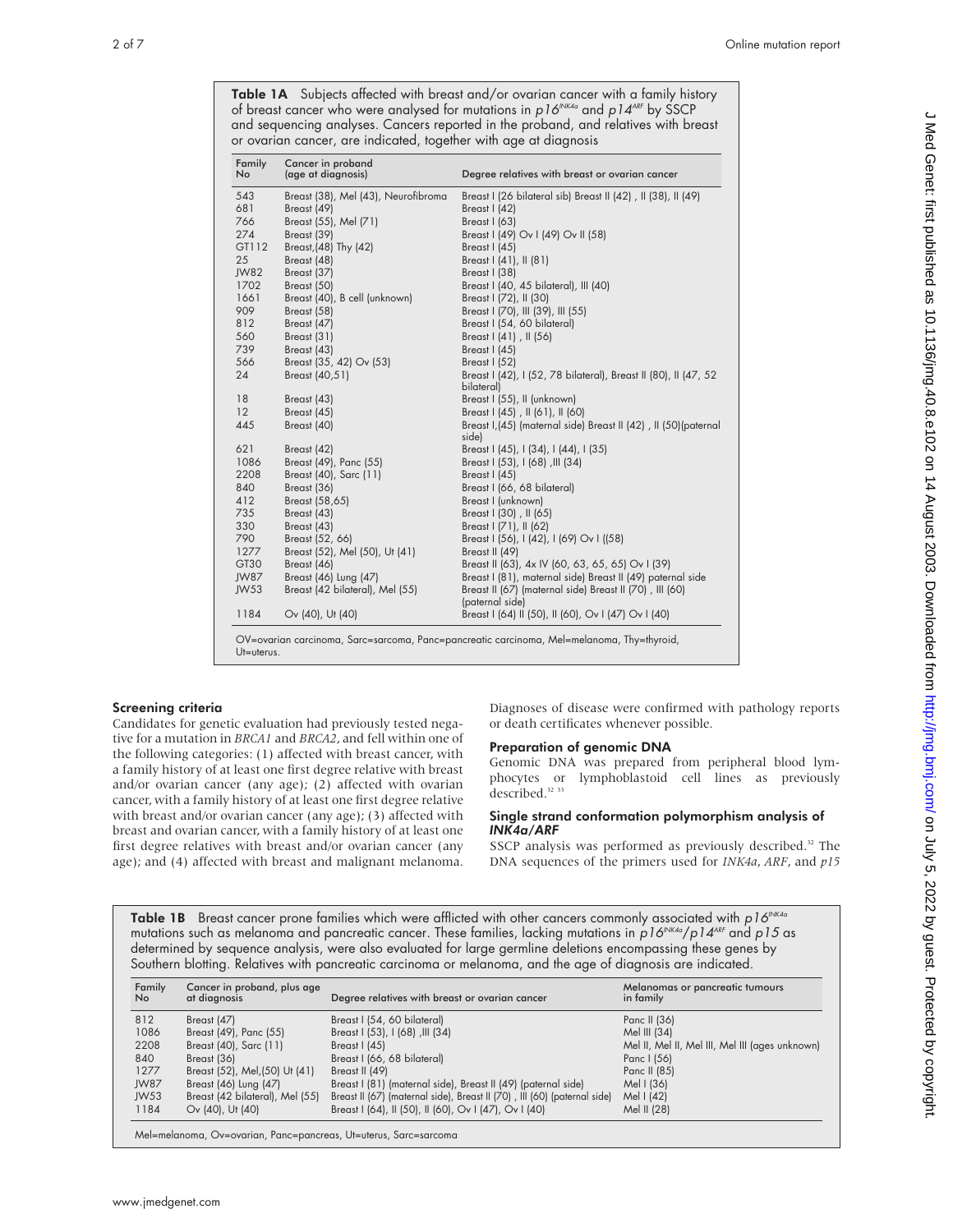

Wt: tggcogGTCAT

Mt: tggcacGTCAT

Figure 1 Mutational analysis of FRAP 543. (A) Representative autoradiogram from SSCP analysis of CDKN2A/p16 exon 2a within collected family members. The arrow on the right marks the SSCP variant, and the arrow on the left indicates the wild type allele. The arrow within the pedigree identifies the proband; filled in shapes identify subjects affected with cancer. Grey shapes indicate those diagnosed with benign tumours. (B) Representative electropherograms of the sequence from 11861, unaffected husband of proband, and from 11860, affected proband. The arrows indicate the substitution of cytosine for guanine at the −1 position of the 3' splice site of p16<sup>INK4a</sup>/p14<sup>ARF</sup> exon 2 (Genbank accession No S69805). The mutation is heterozygous; however the G peaks (in either direction) are not well represented owing to the sequencing surrounding the base in question (that is, in the forward direction, the C peak is stronger than the G peak and in the reverse direction the C peak is still stronger than the G peak). The underlined nucleotide identifies the position of the mutation; lower case letters represent intronic sequence and capital letters represent sequence from exon 2. The peaks indicate the nucleotide bases thymine (T), adenine (A), cytosine (C), and guanine (G), respectively. wt, wild type sequence; mt, mutant sequence.

amplification and sequencing were as previously described.34–37 Any SSCP variant detected was verified by sequencing. Briefly, a fresh aliquot of DNA was amplified by PCR and the product separated from primers using Wizard resin (Promega) according to the manufacturer's specifications. The purified DNA was subjected to cycle sequencing using an automated fluorescence based cycle sequencer

(Model 377A Automated Sequencer, Applied Biosystems) and *taq* dye terminator chemistry. Sequencing primers were the same as those used to amplify the template.

#### Transformation of cryopreserved lymphocytes

Cryopreserved leucocytes from the proband in family 543 (11860) and her daughter (11079) were immortalised with Epstein-Barr virus using standard methods. The lymphoblastoid lines were maintained in RPMI 1640 medium supplemented with 15% heat inactivated FBS. Cultures were re-fed twice each week by withdrawing approximately one half of the medium aseptically and replacing it with warm (37°C) medium. HIO-118 cells, a previously established lymphoblastoid cell line from a disease free person, were used as the wild type control in the RT-PCR studies.

#### RT-PCR analysis of *INK4a/ARF* expression

RNA was isolated from EBV immortalised lymphoblastoid lines by standard methods.<sup>38</sup> RT-PCR was performed using Qiagen OneStep RT-PCR kit (Qiagen Inc, Valencia, CA); 500 ng of total RNA was reverse transcribed at 50°C for 35 minutes. *INK4a* and *ARF* transcripts were amplified with the following primers: 5'-CCC AAC GCA CCG AAT AGT-3' (p16<sup>INK4a</sup> sense) and 5'-GGT AGT GGG GGA AGG CTT AT-3' ( $p16^{NKA}$  antisense) or 5′-GGA GGC GGC GAG AAC AT-3′ (*p14ARF* sense) and 5′-CGA AAG CGG GGT GGG TTG T-3' (*p14<sup>ARF</sup>* antisense) using the following conditions: 15 minutes at 95°C, followed by 40 cycles of denaturation at 94°C for 45 seconds, annealing at 58°C (for  $p16^{INKA}$ ) or 60°C (for  $p14^{ARP}$ ) for 45 seconds, and an extension step of 72°C for 45 seconds, and a final extension at 72°C for 10 minutes. RT-PCR products were resolved on a 1% agarose gel and the bands were excised and purified using the QIAquick gel extraction kit (Qiagen Inc) before sequencing.

#### Southern blot analysis

Southern blot analysis was performed using standard methods. Five µg of genomic DNA were digested with *Eco*RI and separated and blotted as we have previously described.<sup>39</sup> The  $p16^{NKA}/p14^{ARF}$  probe was derived by PCR and included exons 1α, 1β, 2, 3, and flanking intronic sequences.

#### RESULTS

### Analysis of the *INK4a/ARF* gene locu*s* in *BRCA1*/*BRCA2* negative early onset breast carcinoma kindreds

Subjects belonging to early onset breast kindreds were collected through the Dyson Foundation/Family Risk Assessment Program at the Fox Chase Cancer Center in Philadelphia. Thirty-one subjects affected with breast and/or ovarian cancer, with a family history of breast cancer, were analysed for mutations in  $p16^{NNK4a}$  and  $p14^{ARF}$  by SSCP and sequencing analyses. All participants had previously tested negative for deleterious mutations in *BRCA1* and *BRCA2* by full gene analysis through the Clinical Molecular Genetics Laboratory at Fox Chase, yet all reported a significant family history of disease (table 1A). Six PCR primer pairs covering the 5′UTR and the coding regions of  $1\alpha$ ,  $1\beta$ , exon 2, and exon 3 including adjacent splice junction sites $34$   $35$   $37$  were used to screen DNA for germline mutations in  $p16^{INKA}$  and  $p14^{ARP}$  by SSCP analysis. As a result of our screen, we identified one novel sequence variant and several recurrent changes. The recurrent changes had previously been reported to be polymorphisms.16 The other alteration, a single nucleotide transversion, G to C, at position −1 of intron 1 (fig 1) is predicted to interfere with the splice site and thus affect the coding region of both  $p16^{INKA}$  and p14<sup>ARF</sup>. In addition to the analysis of the regions listed above, exon 2 of *p15* was evaluated and no sequence alterations were detected (data not shown).

We were struck by the observation that several breast cancer prone families reported a family history of other diseases commonly associated with *p16INK4a* mutations such as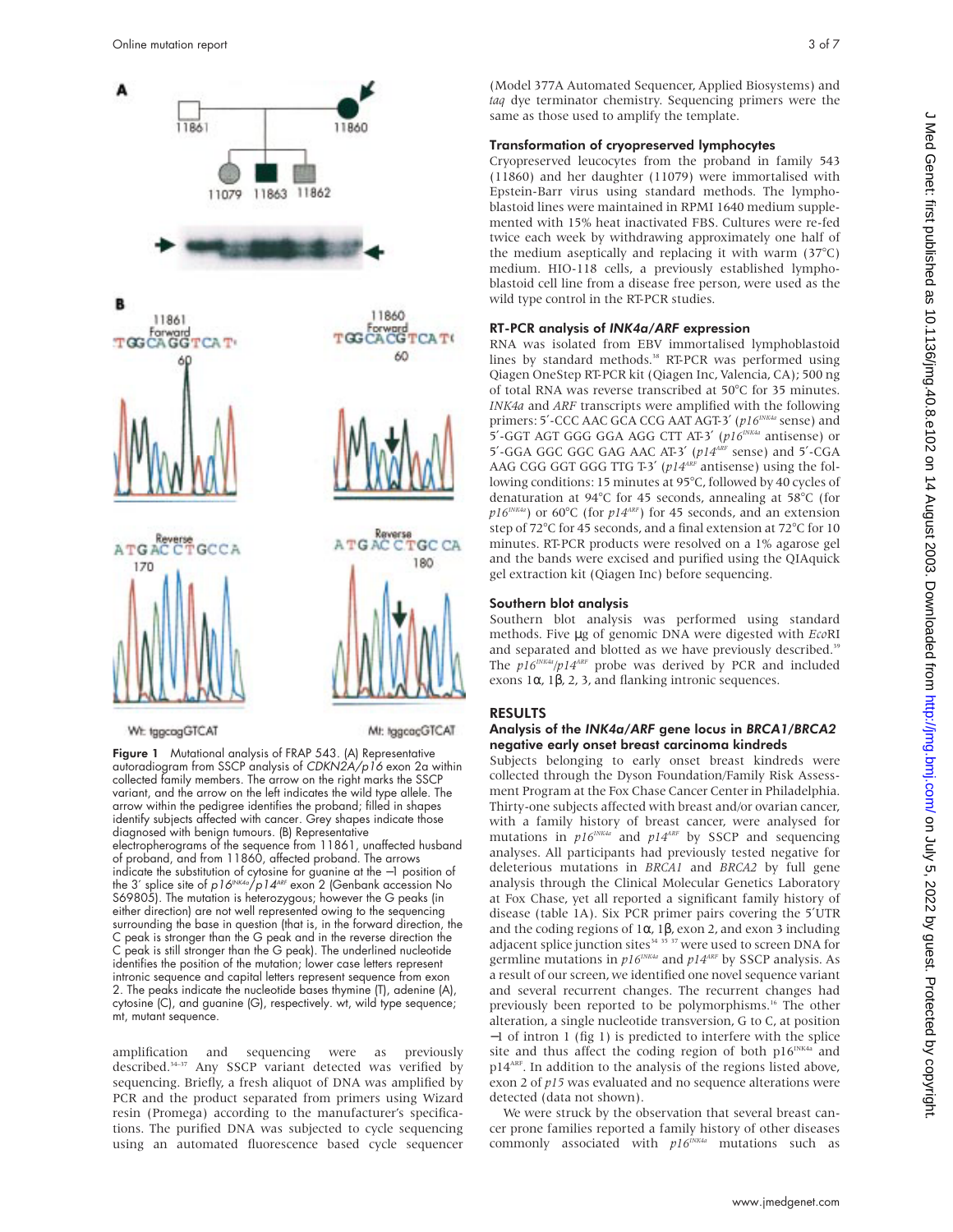

Figure 2 Extended pedigree of family 543. Filled in circles represent women with cancers and open circles represent cancer free women. Filled in squares represent males with cancer and open squares represent disease free males. Grey shapes indicate those affected with benign tumours. The age shown for each woman or man is the age at diagnosis. Arrow indicates the initial person (proband) tested in the family. An asterisk indicates confirmed mutation carriers.

melanoma and pancreatic cancer (table 1B). Eight of these families lacking mutations in  $p16^{INKA}/p14^{ART}$  and  $p15$  as determined by sequence analysis were evaluated for large germline deletions encompassing these genes by Southern blotting. No additional mutations were found (data not shown).

# *INK4a/ARF* gene mutation in a

# melanoma-neurofibroma-breast carcinoma kindred

A single mutation (IVS1-1G>C) was detected from our screen of 31 kindreds. The proband of family 543 reported a paternal family history of cancer that included six breast cancers all diagnosed before the age of 50, three melanomas, and one pancreatic cancer (fig 2). In addition, several benign tumours (neurofibroma and osteochondroma) and preneoplastic lesions (dysplastic naevi) were reported. Further testing showed that the mutation was present in the proband's daughter (diagnosed with osteochondroma and dysplastic naevi at the age of 22), her two sons, one with malignant melanoma (aged 21) and the other with neurofibroma (age unknown), and her sister with bilateral breast cancer (aged 26), but was not present in her unaffected husband (fig 2).

# Population frequency of *INK4a/ARF* substitution

To show that this missense mutation was unlikely to be a benign polymorphism, a population frequency analysis was performed using unrelated subjects. All DNA samples were from people of similar race to members of family 543. Constitutional DNA from these subjects was genotyped by rapidly sequencing the site of the mutation using pyrosequencing (Pyrosequencing Inc). The IVS1-1G>C mutation was not identified in the 200 unrelated subjects tested. Furthermore, this alteration has not been reported previously in any other mutational analysis of the  $p16^{INKA}/p14^{ART}$  locus.<sup>16</sup> Mutational analysis of the  $p16^{INKA}/p14^{ARP}$  locus has been extensive; for *p16INK4a* at least 280 sequence variants have been detected (19 nonsense and 152 missense alterations, of which at least 11 are found extensively in the general population and are deemed polymorphisms, and 109 deletions, insertions or frameshift alterations). For  $p14^{ART}$  at least 101 sequence variants have been detected (76 missense, two nonsense alterations, and 23 deletions, insertions, or frameshift alterations). These data indicate that the G to C sequence

alteration is rare in the normal population and, therefore, it is likely to be either an uncommon polymorphism or a cancer susceptibility germline mutation.

## Functional analysis of a novel *INK4a/ARF* germline mutation

Because the nucleotide substitution occurs at a highly conserved base in the 3' splice junction site of intron 1 (both  $\alpha$ and β), it was likely that aberrantly spliced  $p16^{INK4a}$  and  $p14^{ART}$ transcripts would be expressed. Owing to the fact that we had very limited amounts of leucocytes from members of family 543, we derived EBV immortalised cell lines from the leucocytes of the proband (11860) and her daughter (11079), in order to provide adequate cell numbers for extraction of RNA. Reverse transcriptase-PCR (RT-PCR) of RNA isolated from the immortalised cell lines derived from the leucocytes of the proband (11860), her daughter (11079), and a control (HIO-118) identified unique *p16INK4a* and *p14ARF* transcripts in the mutant carriers 11860 and 11079 that were not present in the control (fig 3A). Mutant and wild type bands were gel purified and sequenced. Sequence analysis of the novel 231 bp *p16INK4a* transcript and the 325 bp *p14ARF* transcript from both 11860 and 11079 showed that the entire coding region of exon 2 is removed as a result of this mutation (fig 3B and data not shown). This mutation is predicted to result in a frameshift in  $p16^{INK4a}$  protein translation and the expression of a novel protein of 89 amino acids, extending exon 3 by 39 amino acids. The mutation detected should also lead to the expression of a truncated p14ARF protein. This mutation is predicted to result in a frameshift in  $p14^{\text{ARF}}$  protein translation and the expression of a novel protein of 68 amino acids, including the four amino acids encoded by exon 3 in wild type  $p16^{NK4a}$  (that is, DIPD) (fig 3C, D)*.* Surprisingly, we were repeatedly unable to detect the wild type  $p14^{ARF}$  transcript from the proband (11860) (fig 3A), suggesting that the wild type allele may have become inactivated during culturing and immortalisation. Therefore, we isolated DNA from the cell line and analysed it for aberrant promoter region hypermethylation and LOH. However, using methylation specific PCR analysis we found that the promoter region was unmethylated, and sequence analysis showed that the IVS1-1G>C mutation was still heterozygous (data not shown). It is still possible that the wild type allele is inactivated by other mechanisms such as decreased mRNA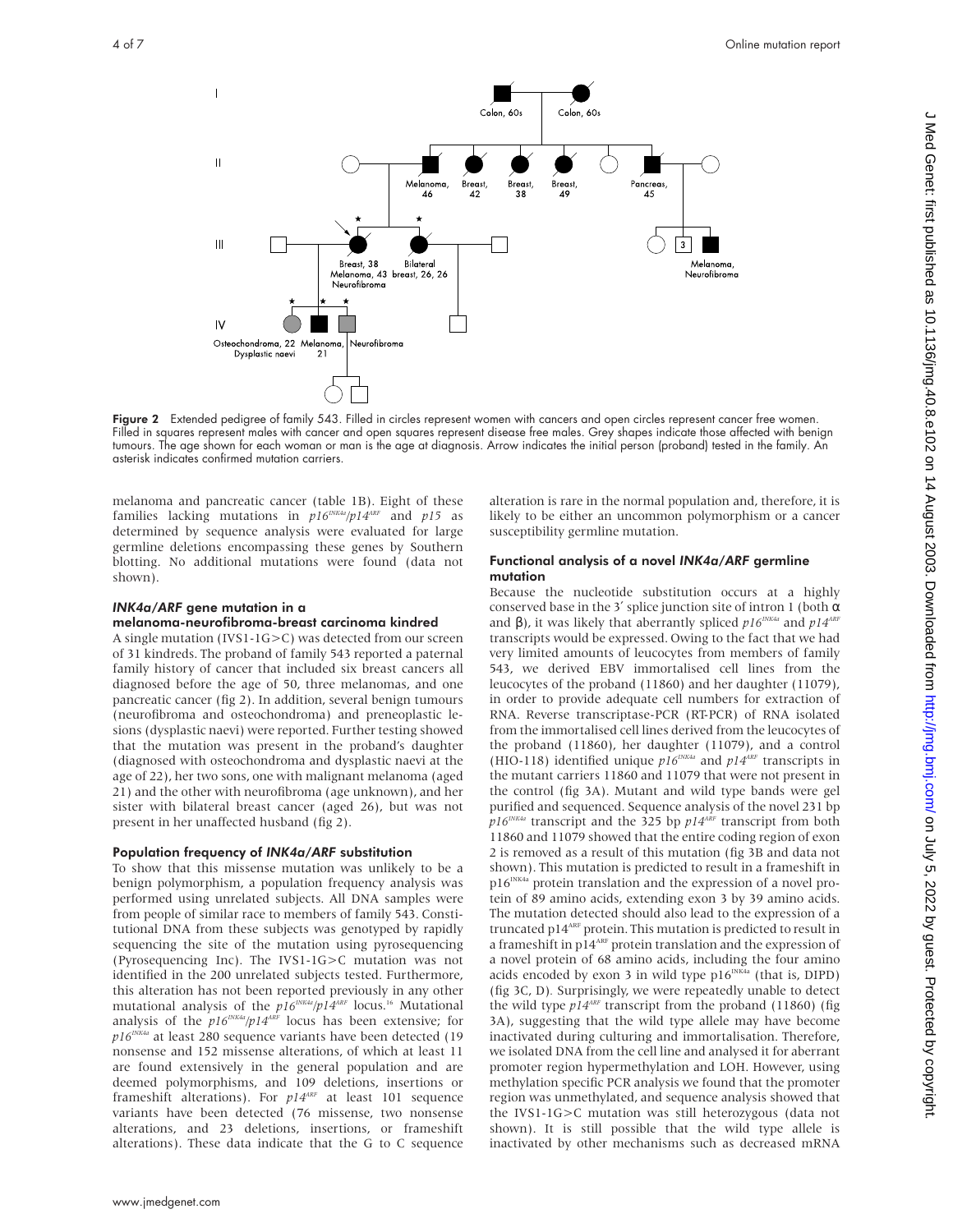

**Figure 3** Mutation results in alternative splicing. (A) Ethidium bromide stained agarose gel from p16<sup>INK4a</sup> and p14<sup>ARF</sup> RT-PCR analysis of RNA from immortalised cell lines derived from peripheral blood lymphocytes. HIO-118, control (wild type for *p16<sup>INK4a</sup>* and *p14*AP); 11860, affected proband; 11079, affected daughter of proband; MW, 1 kbp molecular weight markers (Life Technologies, Gaithersburg, MD). Wild type and mutant transcripts are indicated. (B) Representative sequence electropherograms of the mutant (mut) and wild type (wt) transcripts from subjects 543-11860 and HIO-118, respectively. Sequencing of the mutant transcripts showed an aberrant splicing event, resulting in the exclusion of all sequence from exon 2 in the mRNA. Identical sequence was also obtained tor the aftected subject 11079 (data not shown). (C, D) Schematic<br>of the INK4A/ARF locus showing the effect the IVS1-1G>C mutation (mt) would have on p (D), as compared to the wild type (wt). The mutation leads to aberrantly spliced transcripts of p16<sup>NK4a</sup> and p14<sup>ARF</sup>, both of which lack exon 2, and is predicted to result in expression of severely defective p16<sup>INK4a</sup> and p14<sup>ARF</sup> proteins of 89 and 68 amino acids, respectively. Black boxes indicate the p16 $N_{\rm K4a}$  ORF and hatched boxes indicate p14 $^{\rm AF}$  ORF. Arrows indicate splicing.

stability through an acquired mutation. Sequencing of an additional 538 bp band (fig 3A) showed that this was unrelated to  $p16^{INK4a}$  and  $p14^{ART}$  and must be the result of a PCR artefact (data not shown). Overall, our results suggest that mutations affecting  $p16^{NK4a}$ ,  $p14^{ARK}$ , or both may predispose to a portion of inherited breast cancer in melanoma prone kindreds but are not a common event in other families in which breast cancer is predominant.

# **DISCUSSION**

We have analysed the tumour suppressor genes,  $p16^{iNKA}/p14^{ARE}$ , as candidates for involvement in familial breast cancer syndrome by evaluating 31 families with familial breast cancer which have tested negative for mutations in *BRCA1* or *BRCA2.* Only one mutation in our analyses of 31 breast and breast/melanoma prone families was detected, thus excluding  $p16^{INKA}/p14^{ART}$  as significantly important in the development of the majority of breast cancer syndrome families not attributed to *BRCA1* or *BRCA2*.

We did identify a mutation in one family, which was of particular interest because, in addition to the six breast cancers all diagnosed before the age of 50, there were three cases of melanomas and one case of pancreatic cancer. Several benign tumours (neurofibroma and osteochondroma) and preneoplastic lesions (dysplastic naevi) were also reported. This mutation, a splice site mutation, affects both  $p16^{INKA}$  and  $p14^{ART}$ , and appears to result in transcripts which lack exon 2 of  $p16$ <sup>INK4a</sup> and  $p14$ <sup>ARF</sup>. Therefore both p16<sup>INK4a</sup> and p14<sup>ARF</sup> would be functionally inactive, and it is not clear whether the mutation is selected because of the inactivation of p16<sup>INK4a</sup> or p14<sup>ARF</sup> or both. The mutation was identified in the proband, who was afflicted with breast cancer aged 38, melanoma aged 43, and neurofibroma, the proband's daughter (diagnosed with osteochondroma and dysplastic naevi at the age of 22), her two sons, one with malignant melanoma (aged 21) and the other with neurofibroma (aged unknown), and the proband's sister with bilateral breast cancer (aged 26), but was not present in her unaffected husband. Although these findings suggest that the mutation may be involved in the predisposition to breast cancer in addition to melanoma, it is still possible that the breast and melanoma are unlinked in this family, especially as only the proband presented with both melanoma and breast cancer. Ideally, our studies would benefit from the study of tumour tissue from family 543 for loss of heterozygosity at the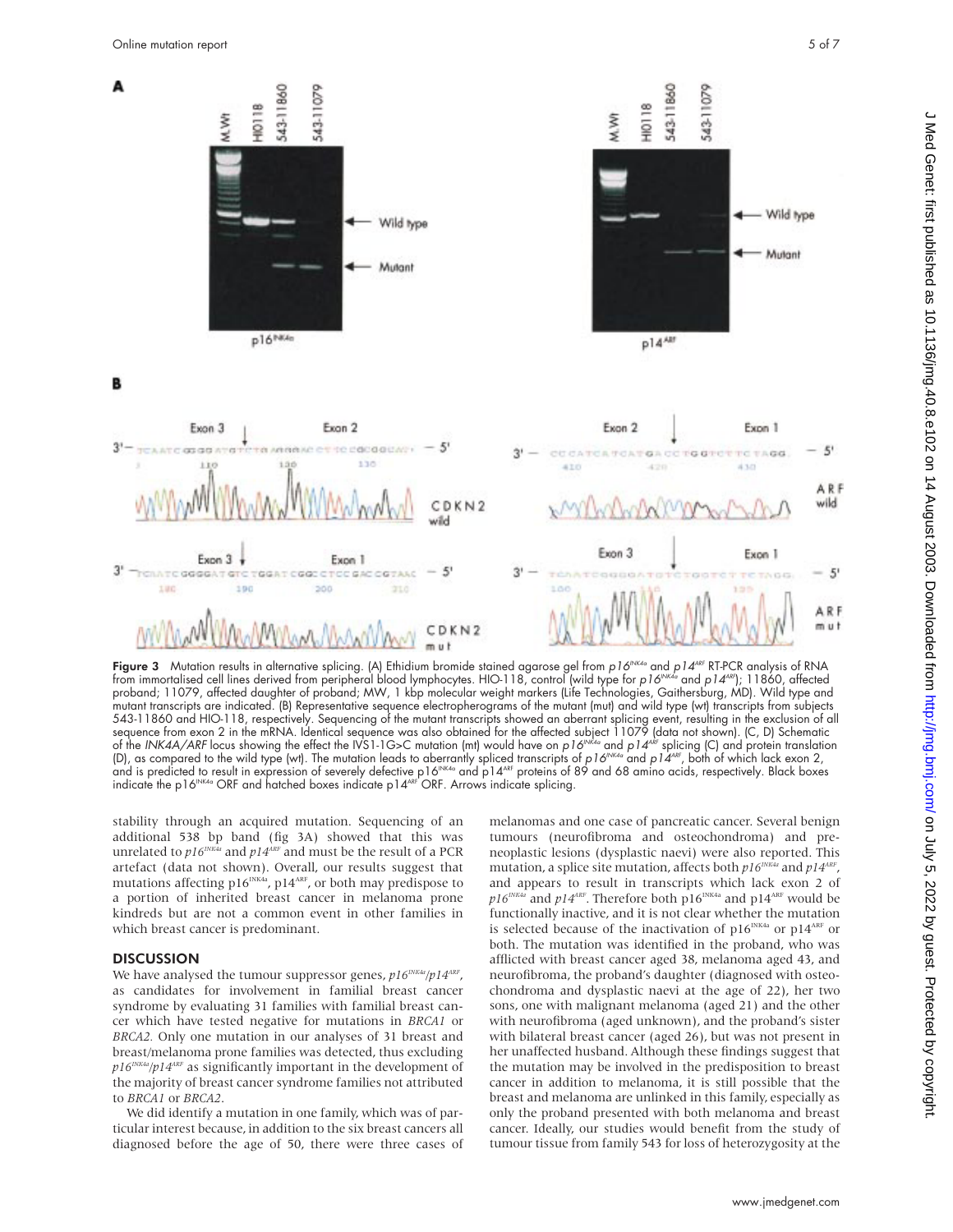*INK4A*/ARF locus; however, no archived tissue could be located. Mutations in other genes, as discussed below, may therefore still be important in the development of breast carcinomas in this family.

The mutation detected in family 543 is a novel single nucleotide transversion, G to C, at the −1 position of intron 1, which is predicted to interfere with the splice site and thus affect the coding region of both  $p16^{INKA}$  and  $p14^{ARF}$ . RT-PCR analysis showed novel  $p16^{INK4a}$  and  $p14^{ARP}$  transcripts from mutation positive members of the family, and sequence analysis showed that the entire coding region of exon 2 appears to be removed as a result of this mutation. However, we were unable to show definitively that the skipped exon fragment came from the primary transcript carrying the mutation, owing to the lack of a suitable single allele marker. RT-PCR analysis has been known to detect minor, normally occurring skipped exon splice products in an irreproducible manner. Thus, it is possible that the failure to see the aberrantly spliced  $p16^{INKA}$  and  $p14<sup>ART</sup>$  transcripts in the control samples could be a coincidental artefact. Although we would predict that the mutation would result in an aberrant splice product, this product may not be stable, or a cryptic splice acceptor could be used rather than skipping exon 2.

Other studies, in addition to our own, have suggested that there is likely to be an increased risk of breast cancer in melanoma prone families, and that thorough mutational analyses of both  $p16^{INKA}$  and  $p14^{ART}$  are important in these families.25 26 Epidemiological studies have suggested that there is an interaction between breast and melanoma genotypes.<sup>40 41</sup> Borg *et al*<sup>25</sup> and Ghiorzo *et al*<sup>26</sup> have reported statistically significant increases in the incidence of breast cancer occurring in *CDKN2A* mutation positive melanoma families. Interestingly, it has been suggested that there is an increased risk of other cancers in melanoma families with mutations that affect both  $p16^{NK4A}$  and  $p14^{ART}$ , rather than in families with  $p16^{INKA}$  specific mutations.<sup>20</sup> It was found that  $3/5$  melanoma families with  $p16^{NKA}/p14^{ARF}$  mutations had additional cancers, including breast and cervical cancers, whereas only 1/8 families with  $p16^{INK4A}$  specific mutations had other cancers.<sup>20 42</sup> The presence of breast cancer has been reported in several other melanoma families with *CDKN2A* mutations, although the significance of these cases has not been further investigated.<sup>21 27</sup> <sup>43</sup> When combined, these studies give a strong indication that there is an increased risk of breast cancer in melanoma prone families.

Although we did not detect mutations in other families who presented with both breast cancer and melanoma, only around 50% of melanoma kindreds show linkage to 9p21 and even then mutations in  $p16^{INKA}$  have not been detected in all these families.<sup>16</sup> Family 543, afflicted with four cases of early onset melanoma, and cases of dysplastic naevi, is probably the best example of a FAMMM syndrome family in our study. The criteria for FAMMM includes the presence of melanoma, and increased number of naevi and atypical naevi. However, the naevi status in the other families has not been documented. Although family 2208 presented with as many cases of melanoma as family 543, the ages of diagnosis are unknown.

We did not detect any mutations in  $p16^{INK4A}$  and  $p14^{ART}$  in our other early onset breast cancer families, and indeed it is possible that in family 543 the  $p16^{INKA}/p14^{ARF}$  alteration is not linked to the breast cancer cases. Therefore, there is still a need to identify an additional *BRCA* gene(s)*. TP53*, *PTEN*, and *ATM* are mutated in a proportion of familial breast cancers, as part of the hereditary syndromes Li-Fraumeni syndrome, Cowden disease, and ataxia telangiectasia (AT).<sup>44</sup> In addition, studies suggest that  $p16^{NKA}/p14^{ARF}$  may be inactivated in a proportion of breast cancers, as part of a FAMMM-breast cancer syndrome. However, the involvement of these genes in breast cancer only families and also in sporadic breast cancers is still unclear. Germline mutations in *ATM* have recently been identified in early onset multiple breast cancer families, not associated with AT; however, the true importance of this gene in site specific breast cancer cases remains to be fully elucidated.45 Putative tumour suppressor genes and oncogenes that are implicated in the development of sporadic breast cancer, and proteins which function in the same pathways as BRCA1 and BRCA2, continue to be isolated, but require further analysis to determine their importance in both sporadic and familial forms of breast cancer.<sup>46-49</sup> It is also possible that we have missed mutations in *BRCA1* or *BRCA2*, for example, large deletions and insertions which are not detected by the PCR based methods used in our analysis. The possibility that some of our probands had sporadic breast cancer also exists; many were diagnosed with breast cancer after the age of 40 and had just one relative with breast cancer.

In conclusion, there appears to be an increased risk of breast cancer in melanoma prone kindreds, owing to the inactivation of  $p16^{INK4a}$ ,  $p14^{ART}$  or both genes. However, we have found that germline mutations in the  $p16^{INKA}/p14^{ARP}$  locus are not likely to contribute to a significant percentage of familial breast cancer in the absence of proclivity to melanoma. Therefore, there continues to be a need to identify additional breast cancer predisposing genes, which may also be important in the aetiology of sporadic breast cancer.

# ACKNOWLEDGEMENTS

We would like to acknowledge Anna Naumer and Josephine Wagner-Costalas, genetic counsellors at Fox Chase, for their invaluable help with consenting subjects to participate in the Family Risk Assessment Program. We would also like to thank Christie Abbott and Kim Cattie for their technical assistance in evaluating subjects for germline mutations in the *BRCA1* and *BRCA2* genes as part of the services offered through the Clinical Molecular Genetic Laboratory at Fox Chase. These studies also relied on the expertise of the staff in the Biosample Repository, the DNA Sequencing, and the Tissue Culture Core Facilities at Fox Chase. This work was supported in part by the Ovarian Cancer Research Fund, Gustavus and Louise Pfeiffer Research Foundation, the Martha Rogers Charitable Trust, the Eileen Stein-Jacoby Fund, a grant from the National Institutes of Health Grants (Ovarian Cancer SPORE P50 CA83638), a grant from the United States Army Medical Research (DAMD17-01-0521**)**, and by an appropriation from the Commonwealth of Pennsylvania.

.....................

#### Authors' affiliations

A H Prowse\*, D C Schultz†, S Guo, L Vanderveer, J Dangel, B Bove, P Cairns, A K Godwin, Department of Medical Oncology, Fox

Chase Cancer Center, Philadelphia, PA 19111, USA

M Daly, Department of Population Science, Fox Chase Cancer Center, Philadelphia, PA 19111, USA

D C Schultz, Department of Chemistry, Lehigh University, Bethlehem, PA, USA

Correspondence to: Dr A H Prowse, Nuffield Department of Obstetrics and Gynaecology, University of Oxford, John Radcliffe Hospital, Oxford, OX3 9DU, UK; amanda.prowse@obstetrics-gynaecology.oxford.ac.uk

\*Present address: Nuffield Department of Obstetrics and Gynaecology, University of Oxford, John Radcliffe Hospital, Oxford, OX3 9DU, UK.

†Present address: Department of Pharmacology, Case Western Reserve University, Cleveland, OH 44106, USA

### REFERENCES

- 1 Miki Y, Swensen J, Shattuck-Eidens D, Futreal P, Harshman K, Tavtigian S, Liu Q, Cochran C, Bennett L, Ding W, Bell R, Rosenthal J, Hussey C,<br>Tran T, McClure M, Frye C, Hattlier T, Phelps R, Haugen-Strano A,<br>Katcher H, Yakumo K, Gholami Z, Shaffer D, Stone S, Bayer S, Wray C,<br>Bogden R, Dayana Helvering L, Morrison P, Rosteck P, Lai M, Barrett J, Lewis C, Neuhausen S, Cannon-Albright L, Goldgar D, Wiseman R, Kamb A, Skolnick M. A strong candidate for the breast and ovarian cancer susceptibility gene BRCA1. Science 1994;266:66-71.
- 2 Tavitigian S, Rommens J, Couch F, Shattuck-Eidens D, Neuhausen S,<br>Merajver S, Thorlacius S, Offit K, Stoppa-Lyonnet D, Belanger C, Bell R,<br>Berry S, Bogden R, Chen Q, Davis T, Dumont M, Frye C, Hattier T, Jammulapati S, Janecki T, Jiang P, Kehrer R, Leblanc J, Mitchell J, McArthur-Morrison J, Nguyen K, Peng Y, Samson C, Schroeder M, Snyder S, Steele L, Stringfellow M, Stroup C, Swedlund B, Swensen J, Teng D, Thomas A, Tran T, Tran T, Tranchant M, Weaver-Feldhans J,